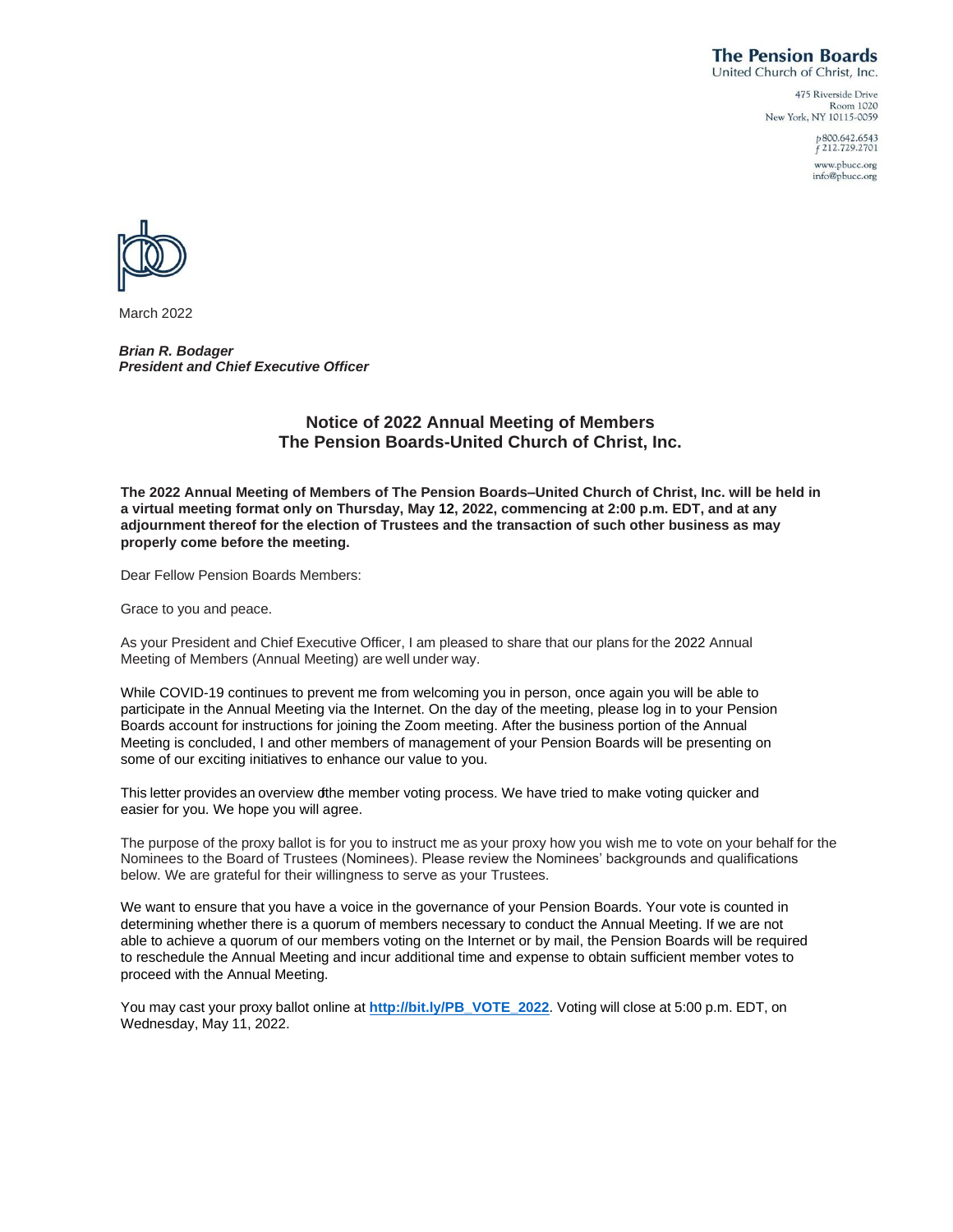The following important Pension Boards documents are online **[here](https://www.pbucc.org/menu-news-sep/latest-news/1514-2022-pension-boards-annual-meeting-of-members-faqs-and-online-voting)**.

- 2021 Annual Report
- 2021 Financial Statements
	- Information about the diversity, equity, and inclusion of your Pension Boards
		- o Your 2021 Diversity in Our Workplace, a diversity, equity, and inclusion report
		- o Your current Trustees' pictures and biographies
		- o Your United Church Board for Ministerial Assistance (UCBMA) Directors

Please email **annualreport@pbucc.org** or call our member services at **1.800.642.6543** if you would like to receive a hard copy of the Annual Report and Financial Statements.

If you have questions or suggestions for discussion at the Annual Meeting, please send them to me at **bbodagerAM@pbucc.org** or by fax at **212.729.2759**.

Additional information is posted on the Pension Boards website, **www.pbucc.org**. If you have any questions on the voting process, please contact **Priscilla Esfandiary** at **212.729.2712** or by email at **pesfandiary@pbucc.org**.

I hope you can join your Board of Trustees and me via the Internet on May 12.

Blessings,

 $R \rightarrow 20000$ 

Brian R. Bodager President and Chief Executive Officer

## **NOMINEES FOR ELECTION OR RE-ELECTION TO THE BOARD OF TRUSTEES OF THE PENSION BOARDS-UNITED CHURCH OF CHRIST, INC.**

#### *Election for a Four-Year Term Ending at the 2026 Annual Meeting*



**Mr. H. Philip Salmon, CPA** (election to a four-year term ending in 2026), is the Chair of the Church Council of The Riverside Church, New York, New York, an interdenominational, interracial, and international church endowed by John D. Rockefeller Jr. He was previously its Audit Committee Chair and Treasurer.

Mr. Salmon is the Director of Finance for the Amani Public Charter School in Mount Vernon, New York, a Title I Middle School. He is responsible for finance, accounting, human capital, development, marketing and recruitment, the registrar office, legal and compliance, and after-school programs.

Prior to Mr. Salmon's not-for-profit leadership positions, he was a senior financial executive with 20 years of experience leading and executing over \$35 billion in innovative and groundbreaking global M&A and capital markets transactions. He was a Vice President with MetLife, Inc., New York, New York, and Banc of America Securities, New York, New York. Mr. Salmon began his career as an auditor with Ernst & Young LLP, New York, New York, and an internal auditor with Bankers Trust Corporation, New York, New York.

Mr. Salmon is the Chairman of the Board of Directors of The Harbor Science & Arts Charter School, New York, New York, and a member of the Board of Directors of Community Capital New York, Elmsford, New York, a Community Development Financial Institution, and a member of its Finance Committee.

Mr. Salmon has a Bachelor of Arts degree in Accounting from Franklin & Marshall College, Lancaster, Pennsylvania and an M.B.A. in Finance from Duke University, Fuqua School of Business, Durham, North Carolina. Mr. Salmon lives in Westchester County, New York.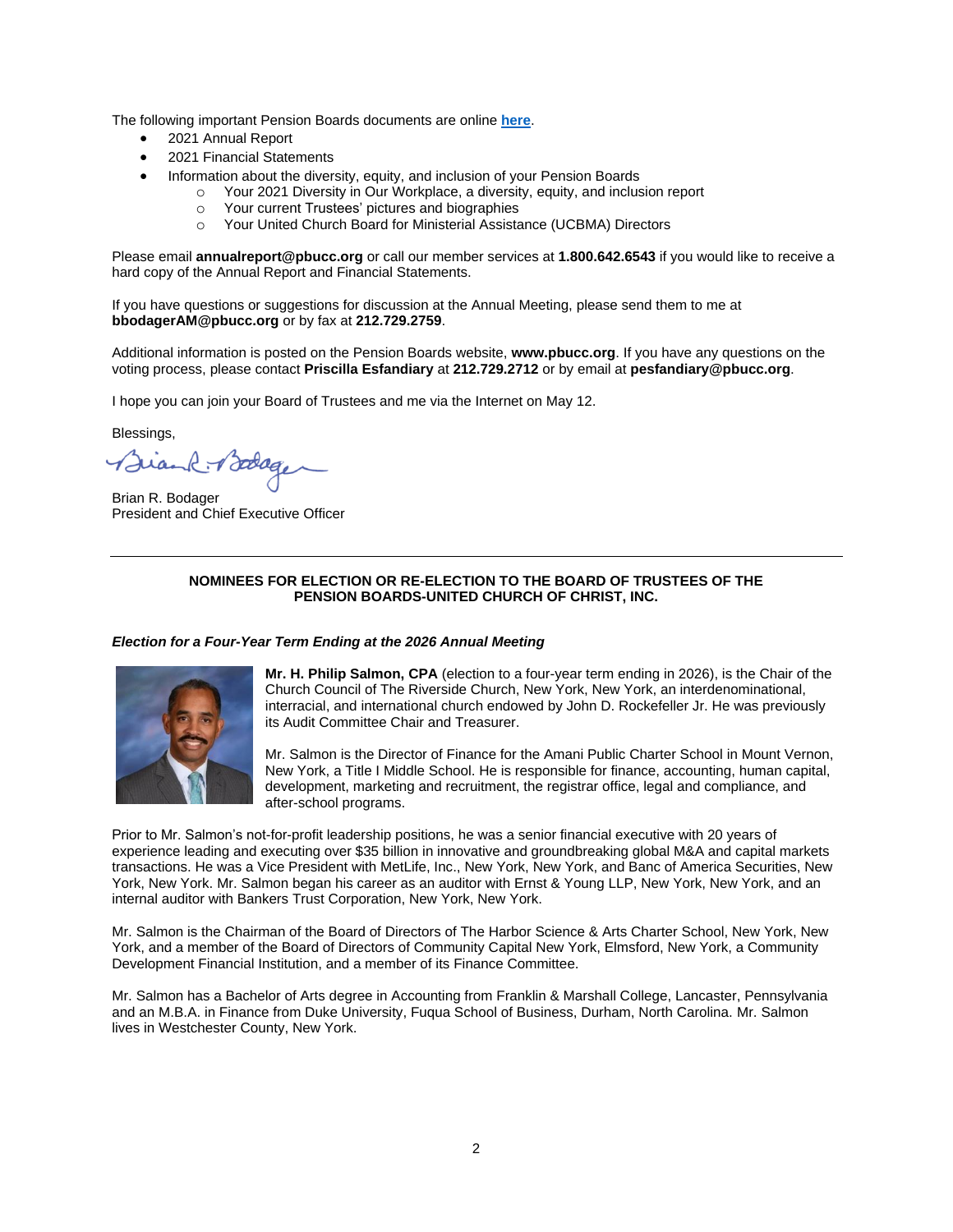## *Election for a Four-Year Term Ending at the 2026 Annual Meeting*



**Mr. Frank Van Gansbeke, CFA** (election to a four-year term ending in 2026) is a Professor of the Practice at Middlebury College in Middlebury, Vermont, where he teaches finance-related courses focused on societal and market sustainability. Mr. Van Gansbeke also is the founder and managing partner of Goose Creek Ventures, LLC, advising and angel investing in earlystage companies in FinTech, Medtech and sustainable development of innovative financial practices and emerging Environmental, Social, and Governance (ESG) frameworks.

Mr. Van Gansbeke has more than 30 years of global investment banking senior executive experience in corporate finance and capital markets with Banque Nationale de Paris Paribas

in Paris, France and New York, New York and BNP Fortis Bank and its affiliates in Brussels, Belgium and Amsterdam, the Netherlands. He mentors with Techstars NY Blockchain Accelerator and is a board member of several for profit and non-profit companies with a global footprint.

Mr. Van Gansbeke co-launched the Sustainable Finance Unconference series for prominent sustainable finance professionals. At COP26 in Glasgow, he also co-launched the Beyond Bretton Woods initiative, focusing on the practice and principles of the global financial architecture. He is a regular contributor to Forbes online commenting on the nexus of digital finance, sustainability, and global markets.

Mr. Van Gansbeke has a Bachelor of Science degree in Quantitative Economics from Vlaamse Ekonomische Hogeschool in Brussels, Belgium, an M.B.A. in Corporate Finance and Quantitative Economics from Catholic University of Leuven in Leuven, Belgium. He is a CFA charter holder and has certifications from MIT Sloan School of Management in FinTech, Oxford Said Business School in Private Equity & Impact Investing, and Strategic Leadership, and The Wharton School of the University of Pennsylvania in Competitive Strategy.

Mr. Van Gansbeke lives in Middlebury, Vermont with his wife Annie and is a member of the Congregational Church of Middlebury, where he just completed a 3-year term as Board Trustee.

#### *Re-Election for a Four-Year Term Ending at the 2026 Annual Meeting*



**Ms. Marguerite Boslaugh, CFA, FSA** (re-election to a four-year term ending in 2026) has worked for Connecticut General Life Insurance Company/CIGNA for more than 40 years. As a member and then graduate of Cigna's Actuarial Executive Development program, she held various positions in Connecticut General/Cigna's individual insurance, group pensions, corporate actuarial, and health and dental insurance operations between 1975 and 1994. In 1994, she moved to Cigna Investment Management, working in the Portfolio Management area. Thereafter, she was named Investment Managing Director for \$16 billion in total assets. She retired in 2012; however, she continues to work in Cigna Investment Management through its Encore program. Ms. Boslaugh received her Bachelor of Science degree from the University of Nebraska and is a Fellow of the Society of Actuaries, a member of the American Academy of Actuaries and a Chartered Financial Analyst of

the CFA Institute. Ms. Boslaugh is married to Dave Guadliana and live in Simsbury, Connecticut. She is a member of the First Church of Christ UCC in Simsbury, Connecticut, where she is a member of several boards. Ms. Boslaugh is a member of the Pension Boards' Investment Committee and is a Director of UCBMA.



**Vice Chair - Mr. Lawrence Yunaska, CPA** (re-election to a four-year term ending in 2026) is the managing partner in the 15-person Cleveland accounting firm of Baumgarten & Company LLP, where he specializes in accounting, tax, and management advisory services for closely held businesses. Mr. Yunaska has been with the firm since 1978, and a partner since 1983. He, with his wife of 40 years, resides on the West Side of Cleveland, Ohio.

Mr. Yunaska is a 1973 graduate of Westlake High School and a 1977 graduate of Wittenberg University. He is a member of the American Institute of Certified Public Accountants, as well as of the Ohio Society of Certified Public Accountants. Mr. Yunaska has served on various state committees for the Ohio Society of Certified Public Accountants, as well as local Cleveland

committees. He also serves as an advisor to various boards of directors of local Cleveland companies and nonprofit organizations. Mr. Yunaska was the President of the Lakewood/Rocky River Rotary Club and is currently treasurer of North Coast Health Ministry and Deaconess Foundation and serves on both Boards. He served as treasurer of the Dover Congregational Church in Westlake, Ohio for 17 years.

As Vice Chair of the Board of Trustees, Mr. Yunaska serves on the Pension Boards' Executive, Governance, and Personnel Committees. He also chairs the Audit, Budget, and Enterprise Risk Management (ERM)/Technology Steering Committees.